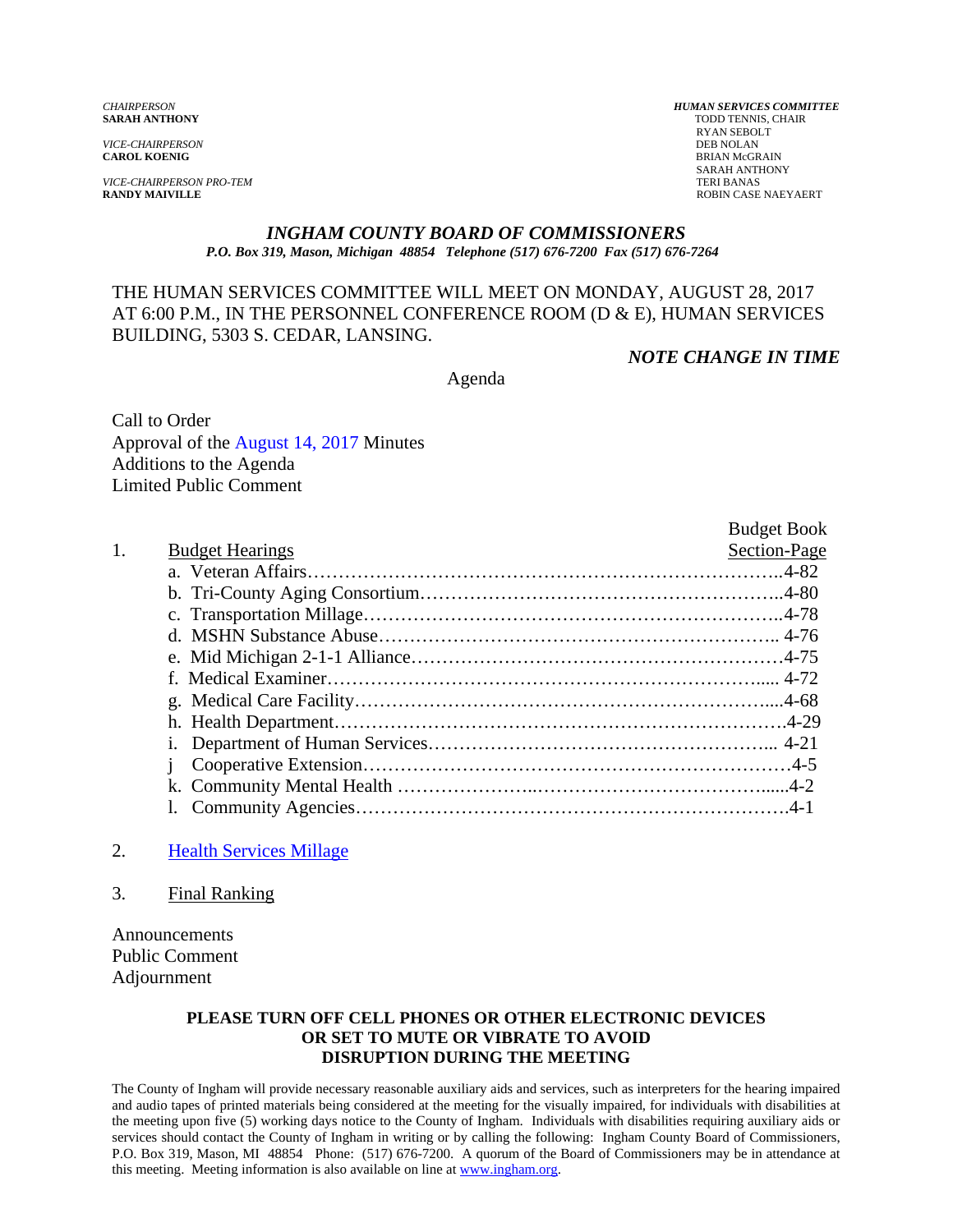#### HUMAN SERVICES COMMITTEE August 14, 2017 Draft Minutes

<span id="page-1-0"></span>

| <b>Members Present:</b> | Tennis, Sebolt, Anthony (left at 7:53 p.m.), McGrain, Banas, Naeyaert,<br>and Nolan                                  |
|-------------------------|----------------------------------------------------------------------------------------------------------------------|
| Members Absent:         | <b>None</b>                                                                                                          |
| <b>Others Present:</b>  | Linda Vail, Jared Cypher, Phillip Bergquist, Jon Villasurda, Robin<br>Reynolds, Douglas Edema, Ryan Buck, and others |

The meeting was called to order by Chairperson Tennis at 6:34 p.m. in Personnel Conference Room "D & E" of the Human Services Building, 5303 S. Cedar Street, Lansing, Michigan.

### Approval of the July 17, 2017 Minutes

WITHOUT OBJECTION, CHAIRPERSON TENNIS RECOGNIZED THAT THE MINUTES OF THE JULY 17, 2017 HUMAN SERVICES COMMITTEE MEETING WERE APPROVED AS PRESENTED.

#### Additions to the Agenda

None.

Limited Public Comment

None.

MOVED BY COMM. NAEYAERT, SUPPORTED BY COMM. MCGRAIN, TO APPROVE A CONSENT AGENDA CONSISTING OF THE FOLLOWING ACTION ITEMS:

- 2. Medical Care Facility Resolution to Authorize the Issuing of Bonds for the Renovation and Expansion of the Medical Care Facility
- 3. Health Department
	- a. Resolution to Amend the Collaborative Agreement with the Capital Area United Way
	- c. Resolution to Authorize an OB/GYN Physician Services Agreement with Edward W. Sparrow Hospital Association
- 4. Special Transportation Millage Resolution Authorizing the Third Amendment to the Agreement with the Capital Area Transportation Authority Dated January 1, 2016 through December 31, 2020

THE MOTION CARRIED UNANIMOUSLY.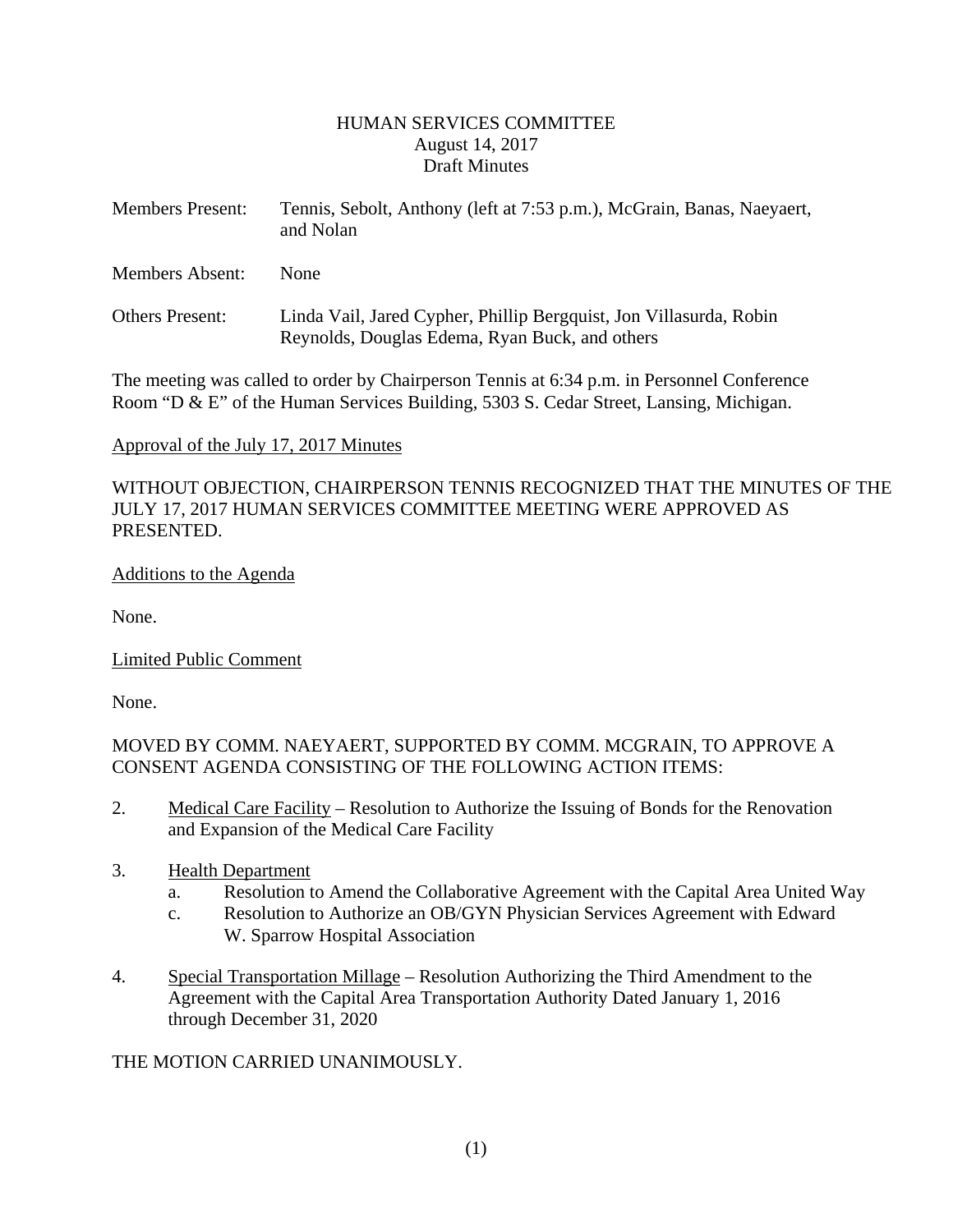THE MOTION TO APPROVE THE ITEMS ON THE CONSENT AGENDA CARRIED UNANIMOUSLY.

1. Interviews – Community Health Center Board

Dr. Douglas Edema interviewed for a position on the Community Health Center Board.

MOVED BY COMM. NOLAN, SUPPORTED BY COMM. BANAS, TO APPOINT OF DR. DOUGLAS EDEMA TO THE COMMUNITY HEALTH CENTER BOARD AND WAIVE THE INGHAM COUNTY RESIDENCY REQUIREMENT.

Discussion.

THE MOTION CARRIED UNANIMOUSLY.

- 3. Health Department
	- b. Resolution to Authorize an Agreement with Sparrow Hospital for Medical Examiner **Services**

MOVED BY COMM. ANTHONY, SUPPORTED BY COMM. SEBOLT, TO APPROVE THE RESOLUTION TO AUTHORIZE AN AGREEMENT WITH SPARROW HOSPITAL FOR MEDICAL EXAMINER SERVICES.

Commissioner Banas disclosed that her husband was in the room. She stated that he worked in the media relations department at Sparrow Hospital.

Linda Vail, Health Officer, introduced the resolution.

Discussion.

Commissioner McGrain asked how much the County was currently paying for body transport.

Ms. Vail stated that the amount was approximately \$23,800. She further stated that it was a flat fee.

Discussion.

Ms. Vail stated that she recommended using including the body transport in the Sparrow contract because it would only be one contract to deal with as opposed to two.

Commissioner McGrain asked what they could do to lower the price in the future.

Ms. Vail stated that the price structure was based on a per capita rate, not by reportable death. She further stated that the previous contract was based on reportable death.

Commissioner McGrain asked who determined whether an autopsy would be necessary or not.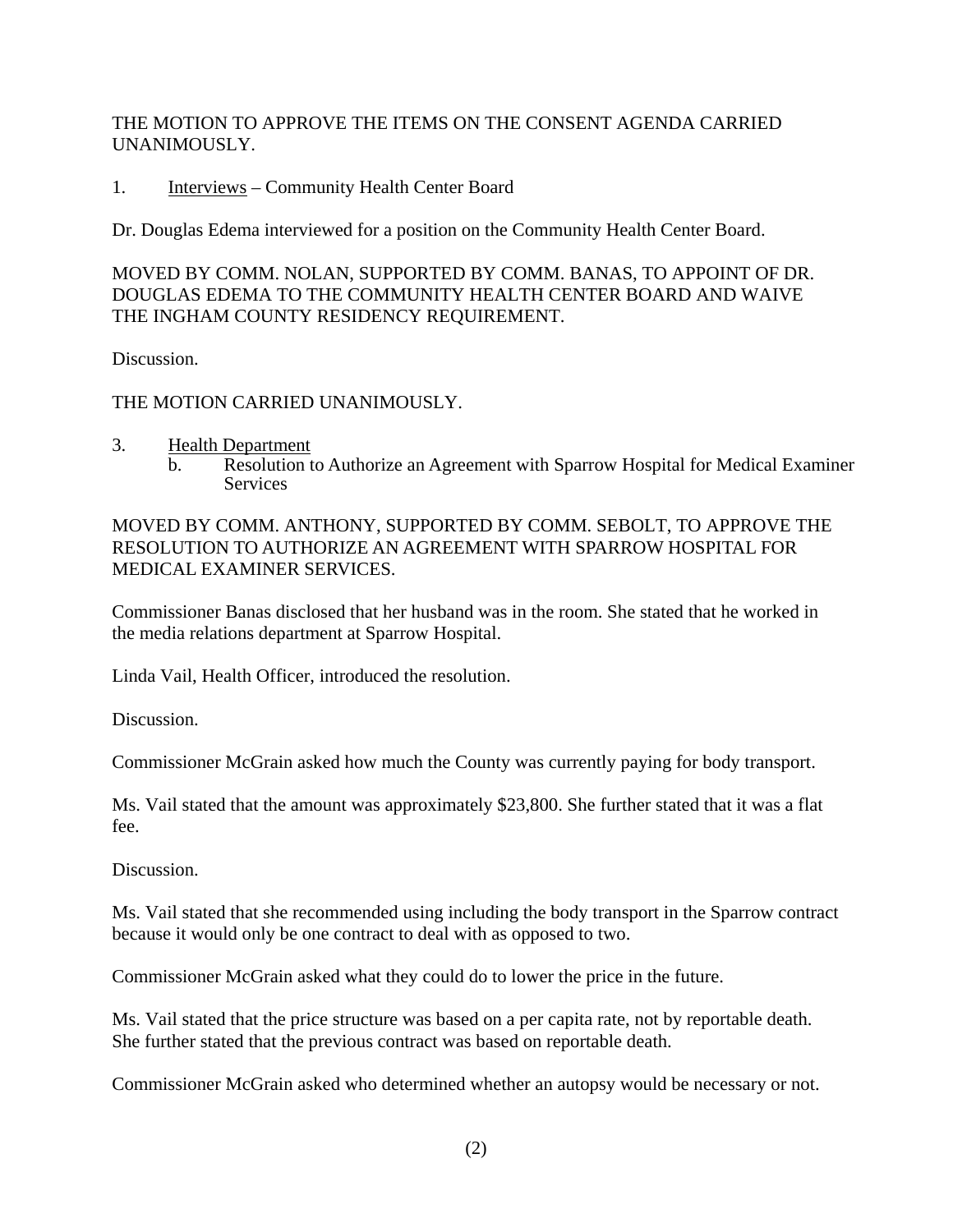Ms. Vail stated that the medical examiner made that determination.

Commissioner McGrain asked how they could lower their costs.

Ms. Vail stated that the County needed to be attentive to the number of autopsies and if the number decreased, then there would be less cost to Sparrow. She further stated that then, the contract could be revisited.

Jared Cypher, Deputy Controller, stated that the increase would be reflected in the Controller's Recommended Budget.

Discussion.

Ms. Vail stated that the vendor for body transport had expressed interest in negotiating an increase in their rate as well.

Commissioner Banas stated that there was no competition for this service. She further stated that it would be more costly to bring the service into the Health Department. Commissioner Banas asked whether there would be a cost to terminate the body transport contract.

Ms. Vail answered no.

Commissioner Banas stated that it was worrisome that we did not know where the money was coming from. She asked if Ms. Vail had any input on where the funding should come from.

Ms. Vail stated that she did not believe that the Health Department should have the burden to take on this increase.

Mr. Cypher stated that the funding would come from the General Fund. He further stated that this issue was folded into the budget process and was part of the identified budget shortfall.

Ms. Vail stated that every position in the Health Department was scrutinized to see whether it would be needed or not because they were aware of what the budget would look like.

Commissioner Banas asked how the opioid epidemic had impacted this.

Ms. Vail stated that an autopsy was needed for deaths related to opioid use. She further stated that an autopsy was approximately \$2,500 each.

Ms. Vail stated there has been an increase in the number of opioid-related deaths, which correspondingly increased the number of necessary autopsies. She further stated that a toxicology study was expensive too.

Commissioner Nolan asked who identified whether an autopsy was needed.

Ms. Vail stated that it was set out in statute in 1953.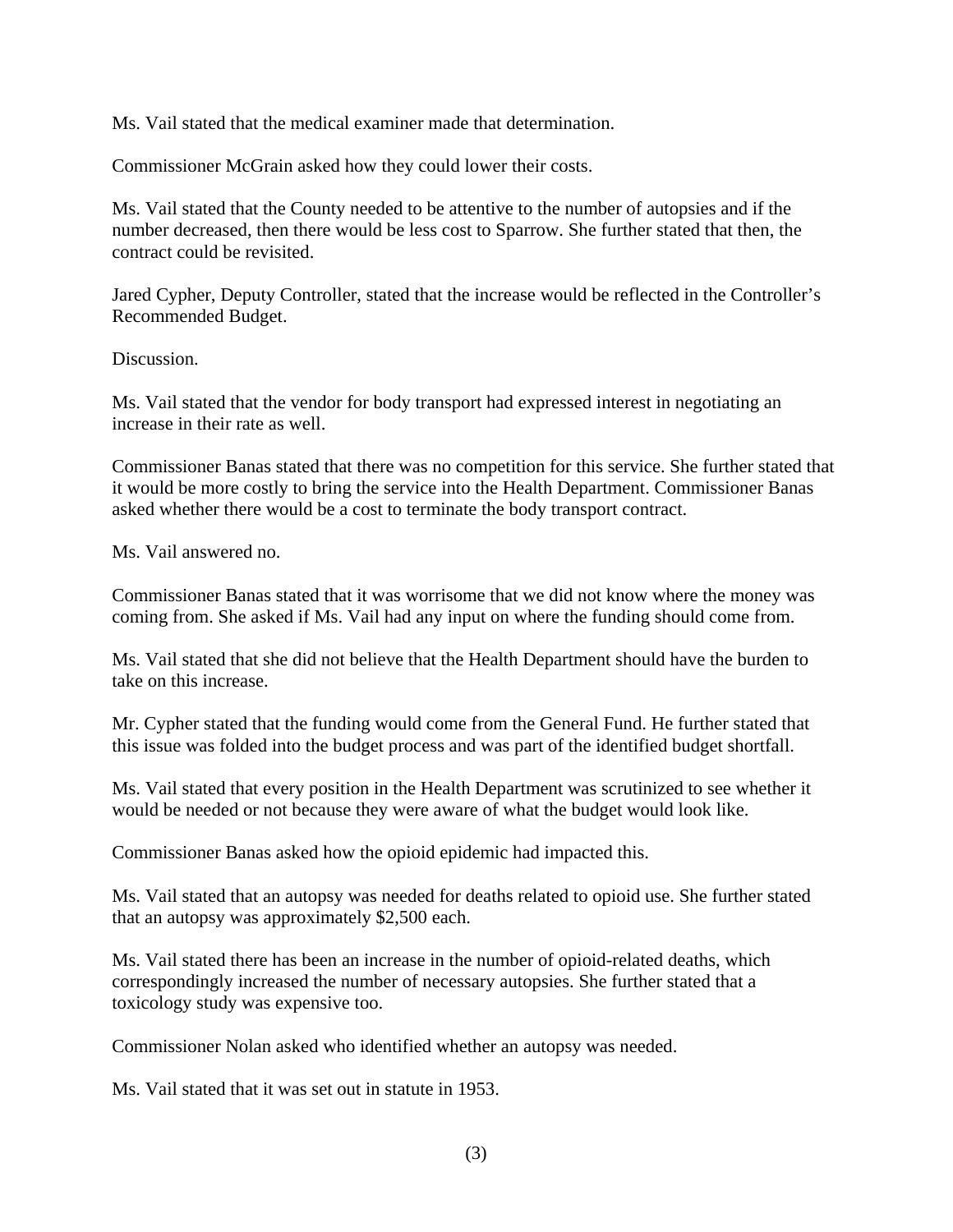Discussion.

Commissioner Sebolt asked whether any conversations occurred about bringing the service inhouse and then contracting with other counties to provide services.

Ms. Vail answered yes.

Discussion.

Chairperson Tennis asked how long this new contract would last.

Mr. Cypher answered that the proposed contract would terminate on December 31, 2021.

Ms. Vail stated that it would be more costly to bring the service in-house. She provided background on the in-house option.

Commissioner Naeyaert asked what effect this would have on ambulatory services in the county.

Ms. Vail stated that not all medical examiners use ambulances. She further stated that there were removal services available.

THE MOTION CARRIED UNANIMOUSLY.

MOVED BY COMM. MCGRAIN, SUPPORTED BY COMM. NOLAN, TO DIRECT THE CONTROLLER TO SEND A LETTER TO CAP-COG, THE STATE DELEGATION, AND THE FEDERAL DELEGATION DETAILING THE INCREASE IN COST THIS ISSUE POSES TO THE COUNTY AND ITS BUDGET.

THE MOTION CARRIED UNANIMOUSLY.

- 3. Health Department
	- d. Resolution Authorizing Agreements to Transfer Sparrow Medical Group Volunteers of America Clinic to Ingham County Health Department

MOVED BY COMM. MCGRAIN, SUPPORTED BY COMM. NOLAN, TO APPROVE THE RESOLUTION AUTHORIZING AGREEMENTS TO TRANSFER SPARROW MEDICAL GROUP – VOLUNTEERS OF AMERICA CLINIC TO INGHAM COUNTY HEALTH DEPARTMENT.

Ms. Vail introduced this resolution.

Commissioner McGrain thanked Ms. Vail and her staff for making this happen.

THE MOTION CARRIED UNANIMOUSLY.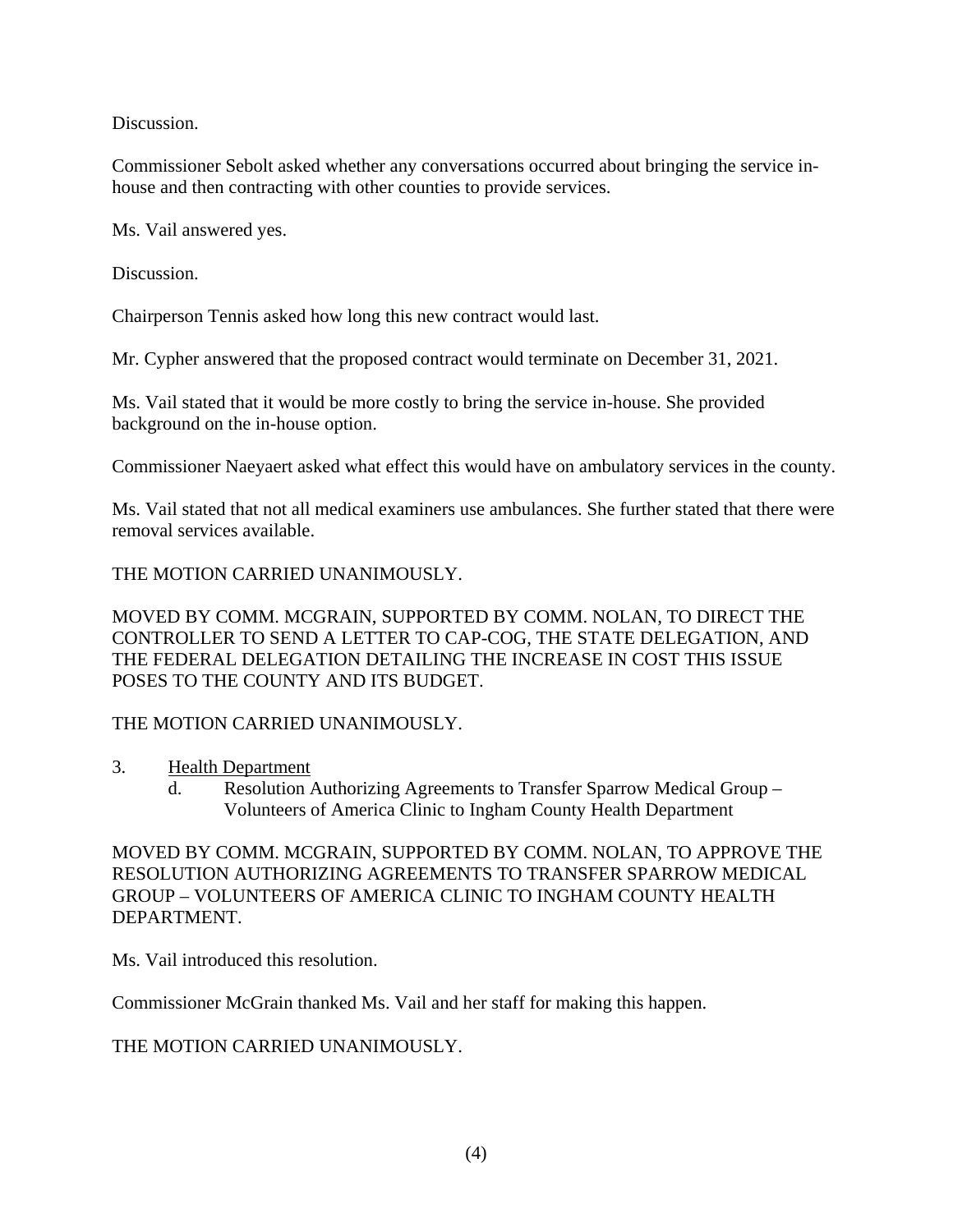- 3. Health Department
	- e. Discussion of Ingham Community Health Centers (ICHC) Millage for Ingham County's Population Health & Wellness

Chairperson Tennis introduced this discussion item.

Jon Villasurda and Phillip Bergquist, ICHC Board Members, addressed the Committee.

Mr. Villasurda stated that the resolution that the ICHC passed was a result of the funding challenges that the ICHC and County was facing.

Mr. Bergquist stated that that they needed to recruit more providers and compensate them commensurate with the market. He further stated that the tricky part was getting over the process of salaries. Mr. Bergquist stated that the goal was to provide revenue generating services for the ICHC.

Discussion.

Commissioner Anthony asked how much millage money was unspent.

Mr. Cypher stated that he would send that information out to the Committee.

Discussion.

Commissioner Anthony asked when they needed to start discussing the millage cap.

Chairperson Tennis stated that that was a political question. He further stated that the millage language needed to be addressed, so that it was less restrictive.

Commissioner Anthony asked when the millage was up.

Mr. Cypher stated that the millage ended at the end of 2019.

Discussion.

Mr. Cypher stated that any change in the millage language would make it a new millage.

Commissioner McGrain stated that there was a lot of need out there, so the commissioners needed to identify what needs ought to be funded. He further stated that he was concerned with the lack of competitive salaries for providers.

Mr. Bergquist stated that they estimated it would cost approximately \$320,000 additionally to make provider salaries more competitive.

Commissioner Nolan stated that 40% of 1,000 IHP members used the ICHC. She asked whether there was political will to make the remaining 60% use ICHC as well.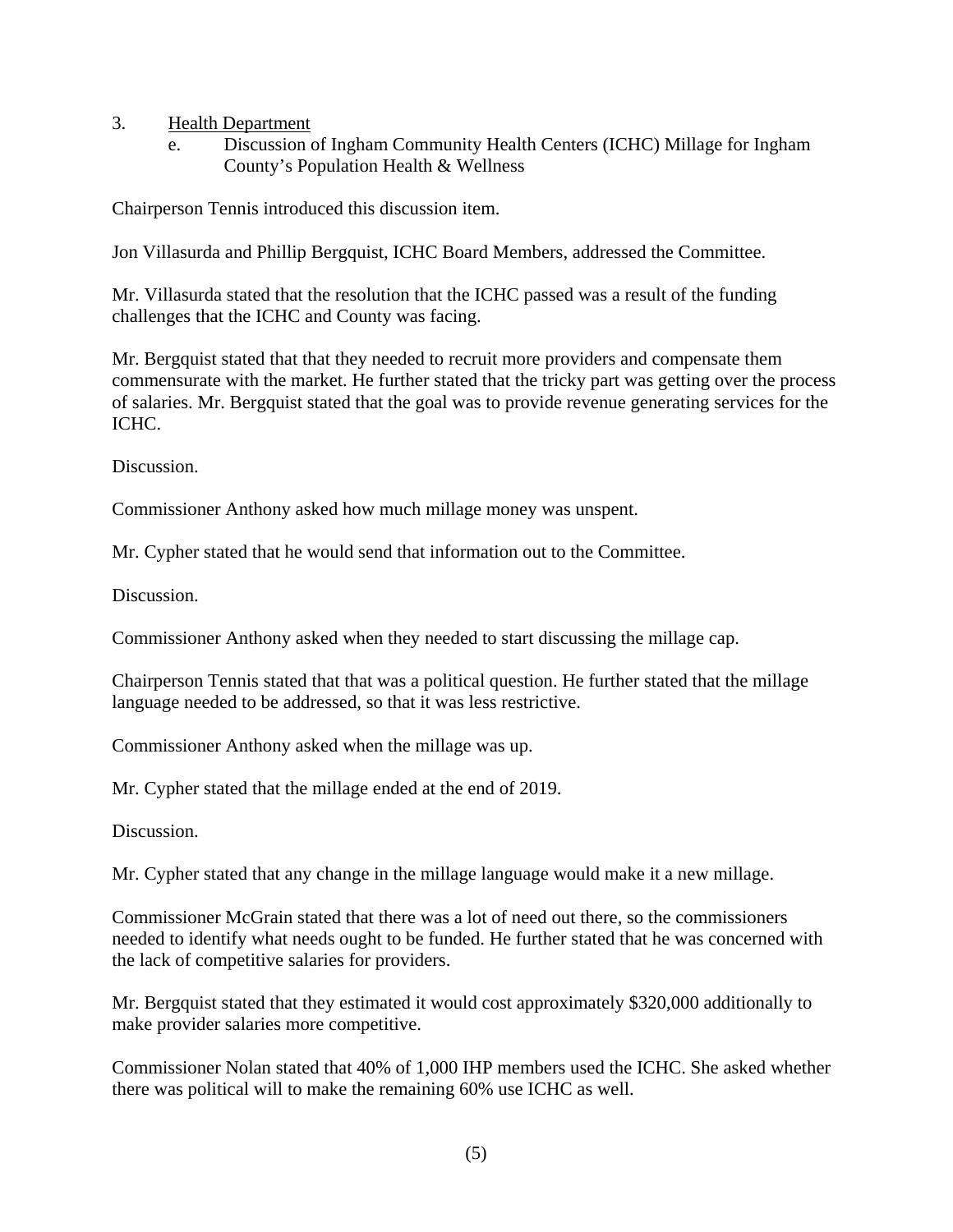Chairperson Tennis stated that the issue was a lack of providers, not a lack of demand. He further stated that this would increase demand, not the number of providers.

Commissioner Nolan stated that it could generate more revenue, which could then be used to compensate providers more. She asked that the numbers be provided to the commissioner.

Discussion.

Commissioner Sebolt asked whether our benefits package was competitive.

Mr. Bergquist stated that the benefits package was roughly competitive. He further stated that the salaries were not competitive.

Commissioner Sebolt asked whether they intended that the millage change to be a one-time change or whether they intended it to be in perpetuity.

Mr. Bergquist answered that they would prefer it in perpetuity.

Commissioner Anthony left the meeting at 7:53 PM.

Commissioner McGrain asked whether staff should be instructed to think creatively about the provider salary issue.

Chairperson Tennis asked whether there was an agenda item at Board Leadership to discuss the millage.

Mr. Cypher answered no. He further stated that this millage was part of the Board's five-year strategic plan.

Chairperson Tennis stated that there would be ample opportunity to examine this and other needs in 2018.

Commissioner Naeyaert stated that the voters would begin to tire of all these millages. She further stated that she would like to see this millage changed. Commissioner Naeyaert stated that mental health, elderly health issues, and access issues all needed to be addressed with a millage change.

Discussion.

Commissioner Banas stated that at Michigan State University, there were philanthropic dollars used to fund positions. She asked whether there was a way to fund a position or parts of salaries from philanthropic dollars.

Mr. Villasurda stated that other FQHC's could raise money in this manner, but structural changes would need to occur as well.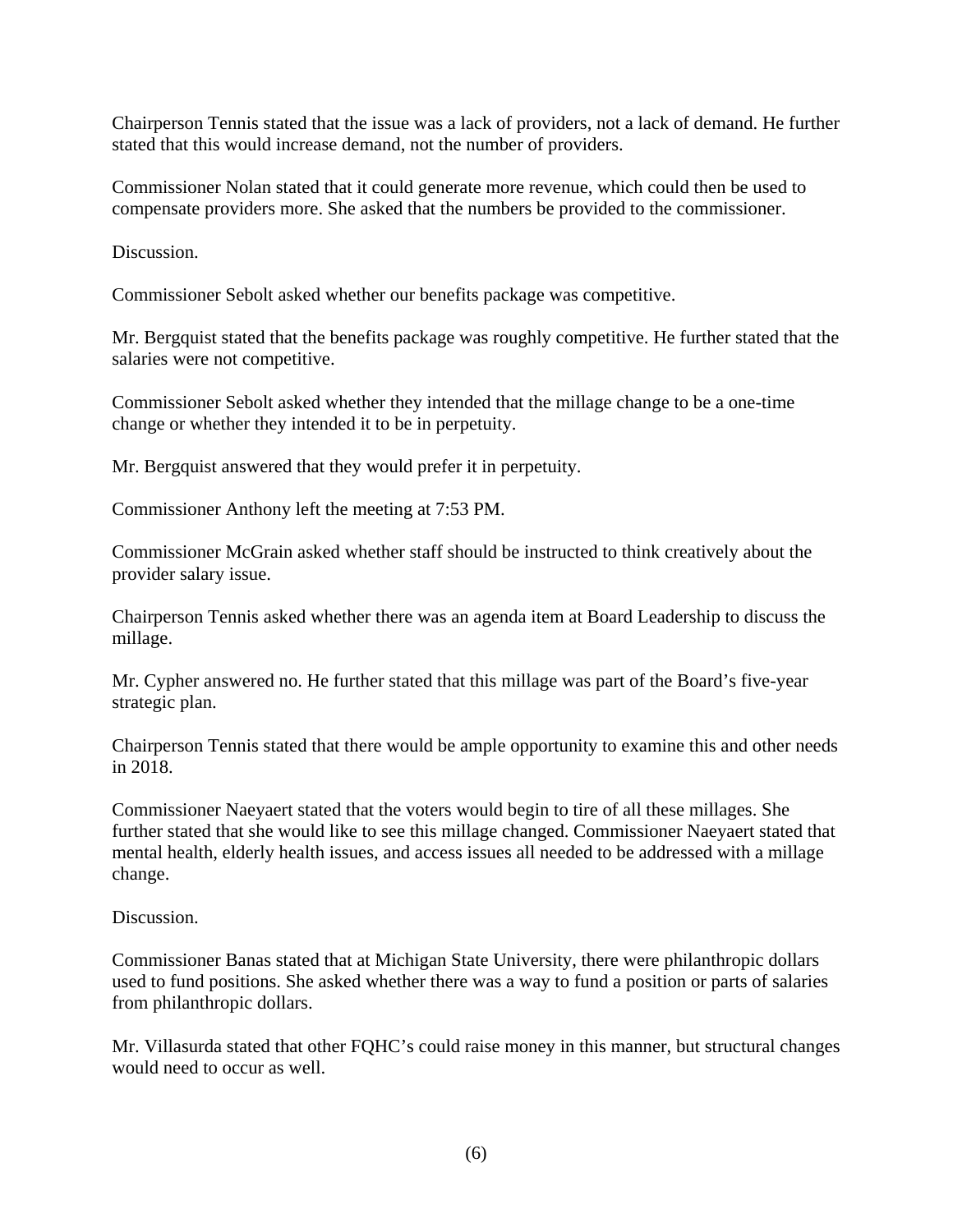Discussion.

Mr. Bergquist stated that they did bring in a lot of grant money.

Discussion.

#### Announcements

Chairperson Tennis stated that he would not be attending the next Board Leadership meeting.

Commissioner Nolan stated that she would not be attending the next Board Leadership meeting.

Commissioner McGrain stated that he would not be attending the Human Services Budget Meeting.

Commissioner McGrain stated that the Hooked on Healthcare event was scheduled for August 17 from 12 p.m. to 4 p.m.

#### Public Comment

None.

### **Adjournment**

The meeting was adjourned at 8:04 p.m.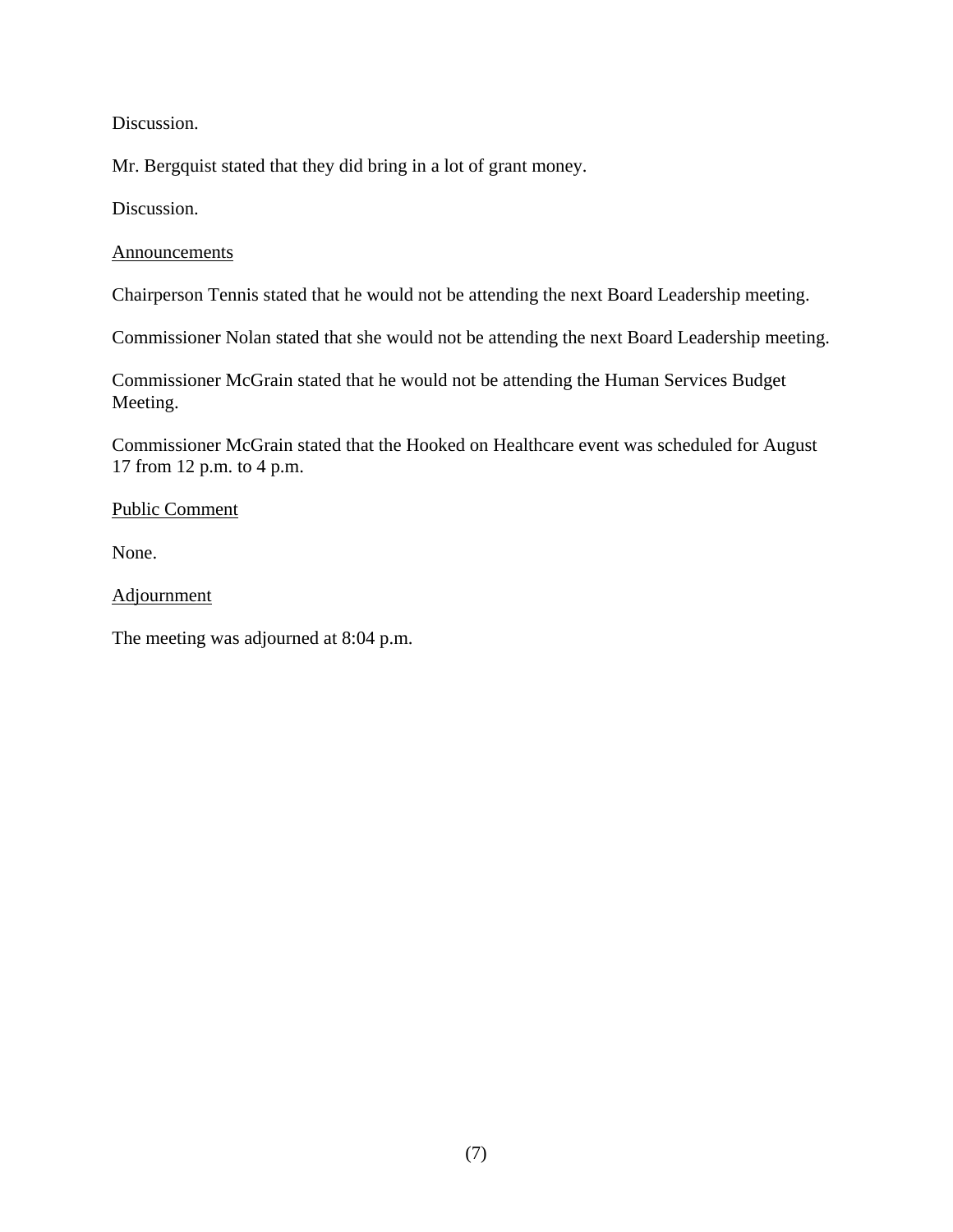#### Agenda Item 1e

330 Marshall Street Suite 203 Lansing, MI 48912 517.203.5000 office 517.203.5001 fax www.micauw.org



**Capital Area United Way** Clinton | Eaton | Ingham

August 17, 2017

Jared Cypher Deputy Controller, Ingham County P.O. Box 319, Mason, MI 48854

Mr. Cypher,

Thank you for the opportunity to request the restoration of funding of Central Michigan 2-1-1, a first-call-forhelp line from United Way. The importance the services 2-1-1 offers the residents of Ingham County is evident in the tens of thousands of calls for help made by Ingham County residents every year.

Last year from August 10, 2016-August 10, 2017, 2-1-1 was contacted 22,841 times by Ingham County residents seeking help. Because of generous funding from Ingham County and other organizations, all 22,841 times, there was someone able to answer the call at every hour of every day. The majority of the callers were hungry and looking for food assistance followed by requests for utility service assistance and free tax preparation help. While the vast majority of calls came from Lansing, 2-1-1 also answered more than 1,000 calls for help from East Lansing and many calls from other parts of the county, including Holt (868 calls), Mason (451 calls), Haslett (340 calls) and Okemos (284 calls).

Having the ability to contact 2-1-1 gave Ingham County residents access to an up to date database of community resources that could help them. Because of 2-1-1, Ingham County residents were able to access the basic needs and services they needed but would not have known how to access. Residents were connected to a dozens of agencies including Ingham County services. Additionally, 2-1-1 answers many phone calls that would otherwise be fielded by county employees. In the 12 month period described above, 2-1-1 connected Ingham County residents with the Tri-County Office on Aging 840 times, The Ingham County Health Department 159 times and the Ingham County Animal Control and Shelter 52 times.

Not only does 2-1-1 save Ingham County residents time and considerable frustration by quickly connecting residents to the services they need, 2-1-1 provides this service at no cost to the more than 22,000 callers from Ingham County who sought help last year. The services provided to Ingham County by 2-1-1 constitutes 83.3 percent (\$141,005) of Capital Area United Way's 2-1-1 budget compared to Eaton County's 12.2 percent and Clinton County's 4.5 percent. Therefore, the funding provided by Ingham County is returned more than threefold in services back to its residents. That is a significant return on your investment.

Beyond the numbers, the vital importance of 2-1-1 is told by the lives changed because 2-1-1 exists. Joanne called 2-1-1 after her electric bill skyrocketed due to her husband's use of electric life-sustaining medical equipment. Worried she was facing utility shut off, Joanne dialed 2-1-1 and was connected to an information and referral specialist who identified a program that seemed like it could address Joanne's situation. The specialist contacted the program in advance on Joanne's behalf and after learning that indeed the program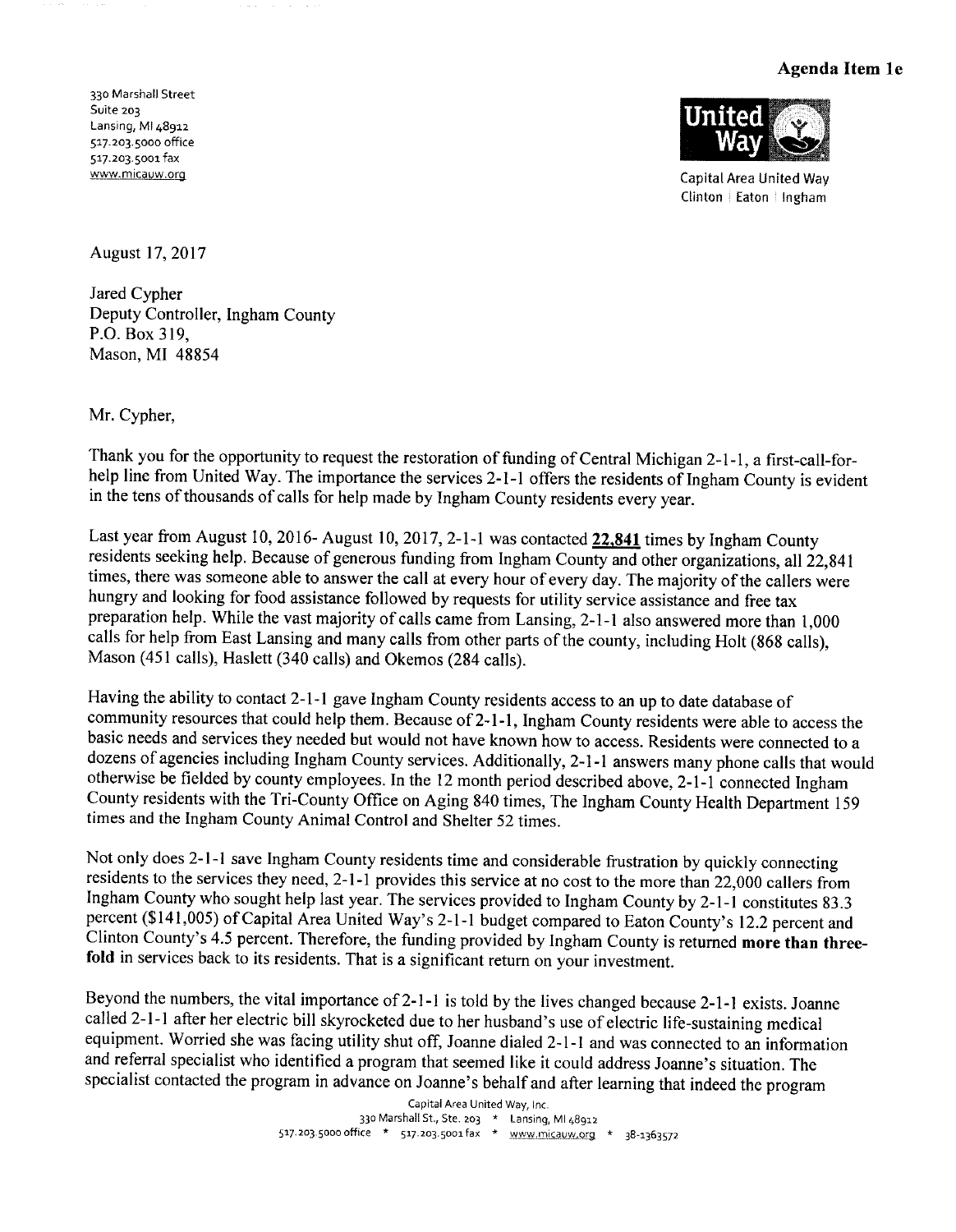330 Marshall Street Suite 203 Lansing, MI 48912 517.203.5000 office 517.203.5001 fax www.micauw.org



**Capital Area United Way** Clinton | Eaton | Ingham

would be able to help Joanne, connected the two. The specialist followed up and learned that Joanne was able to get help paying her bill and also undergo weatherization of her home to make it more energy efficient, saving costs in the long term

When the most vulnerable residents of our community need help, 2-1-1 is continuously there, thanks in part to the generous support of entities like Ingham County. In order to continue to provide free, quality assistance during our neighbor's most distressing times, I respectfully ask Ingham County to continue its generous \$45,750 in funding to Capital Area United Way.

I invite any county officials or staff members who are interested to come join me in visiting Central Michigan 2-1-1's call center to hear for yourselves the desperation and the sighs of relief of your residents as they are connected to food pantries, health care, shelters and other basic needs. Please contact me at t.kmetz@micauw.org or 517.203.5017. Thank you for your consideration.

Sincerely,

Icresa & Dometz

Teresa Kmetz President & CEO Capital Area United Way

P.S. Enclosed are data from the second quarter of 2017 as well as information from 2-1-1's 2015 annual report. Please note that Ingham County call volume significantly outpaced all other counties served by Central Michigan 2-1-1 prior to the Flint water crisis and today has the highest call volume outside of Genesee County.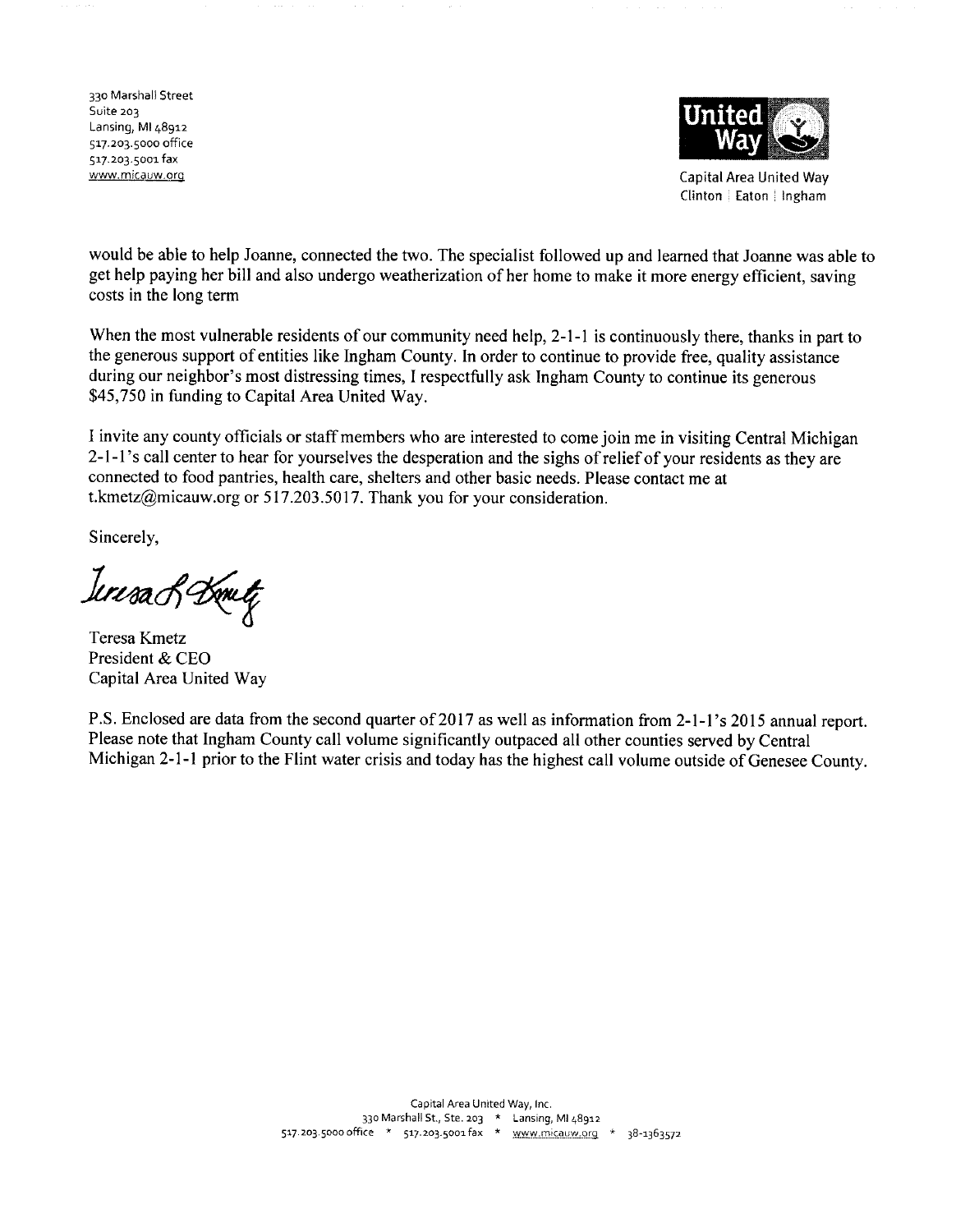

# **Quarterly Call Volume by County**

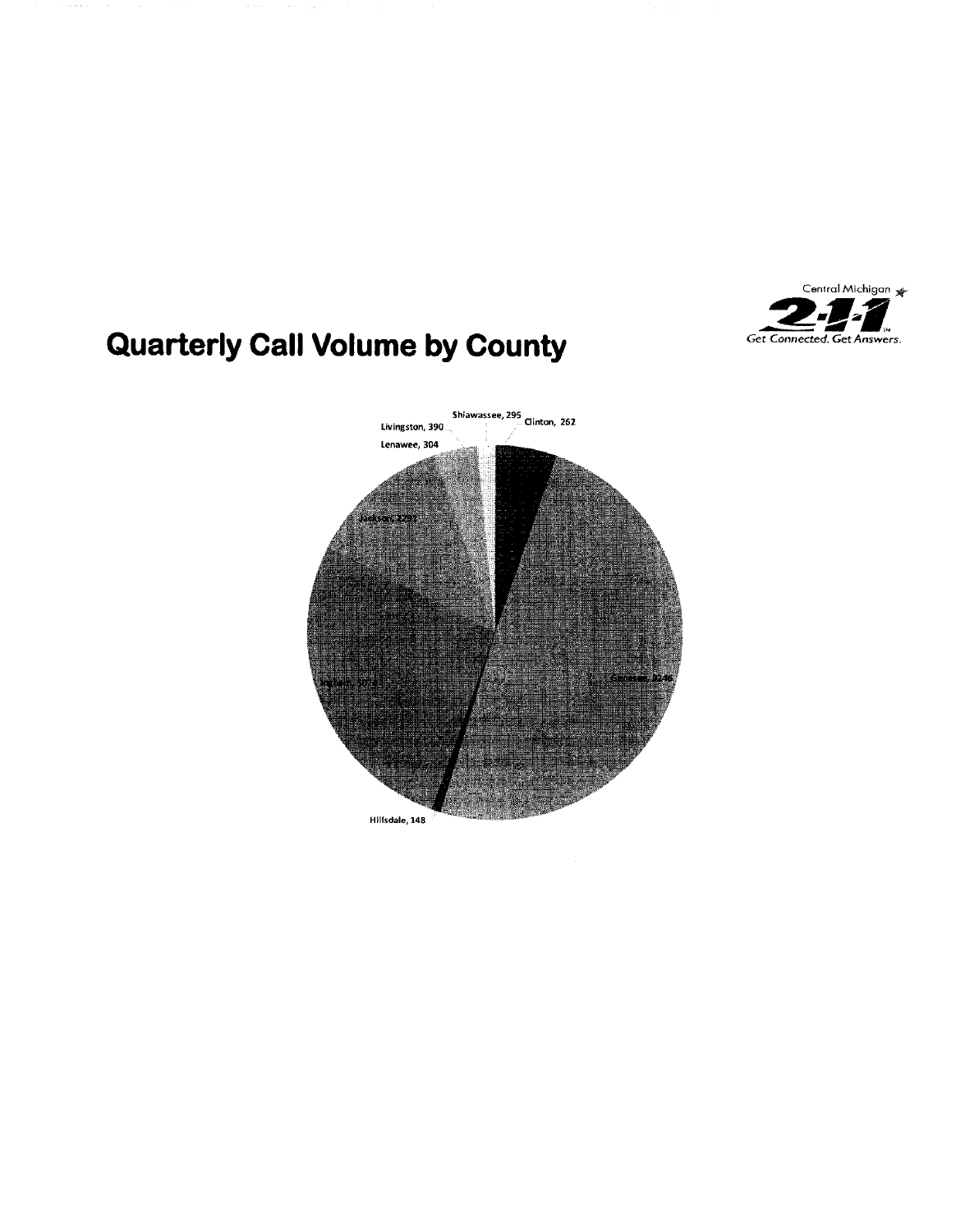



\* No immediate resource due to appointments being full when requested

Central Michigan

**Get Connected, Get Answers.**